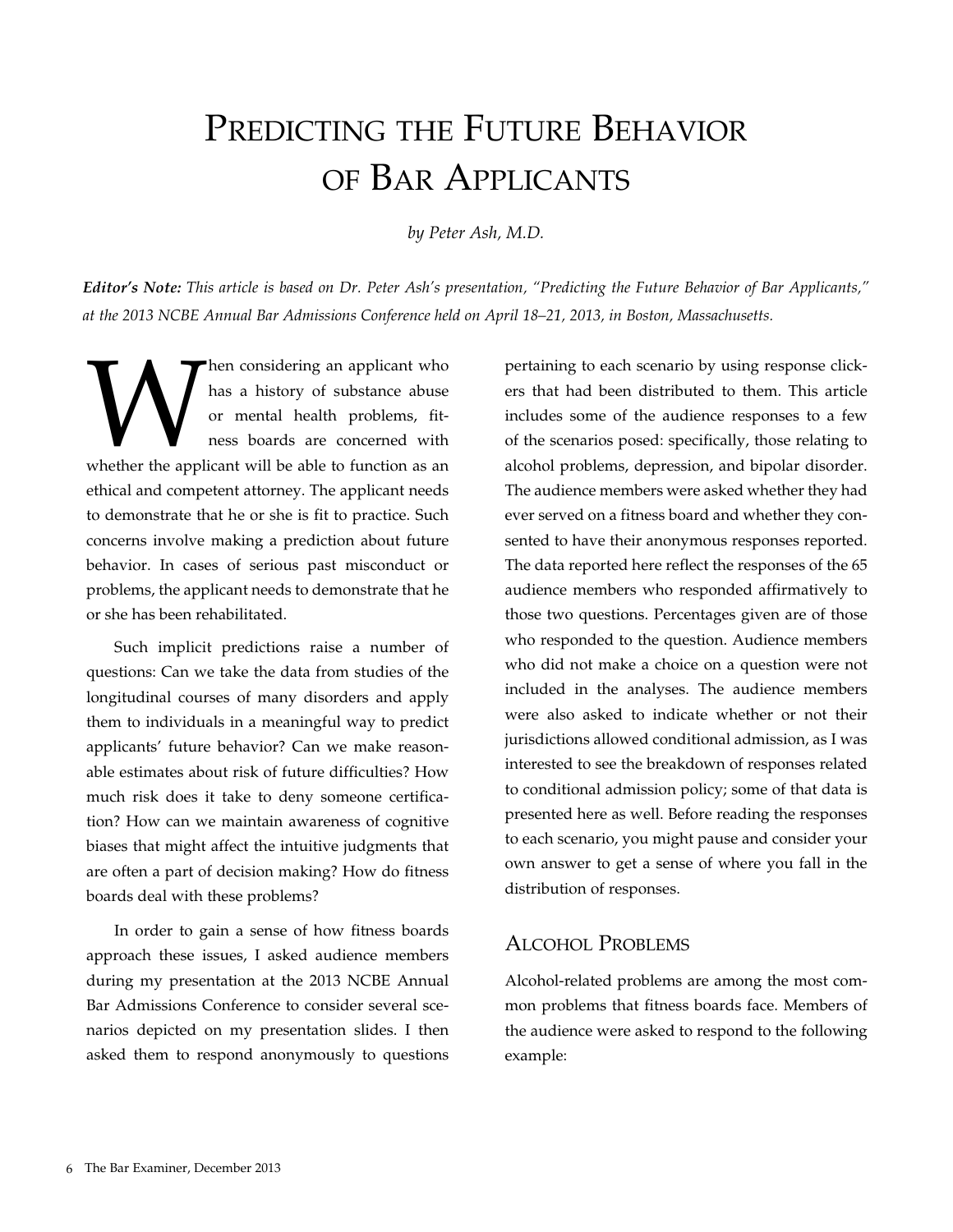#### **Example 1: "Social drinker" with DUIs**

John is a 24-year-old third-year law student about to graduate. He had two arrests for open container violations as an undergraduate and DUI arrests at ages 17 and 22, as well as a DUI arrest eight months ago. He refused all Breathalyzer tests and pled all charges down to reckless driving. He claims that all DUIs were the result of heavy drinking at parties but that he doesn't drink much during the week. He doesn't see his drinking as much of a problem. He says that he now limits himself to two drinks if he has to drive.

What would you require?

#### *Audience Response:*

As can be seen in Figure 1, two-thirds of fitness board members would require John to demonstrate a period of abstinence for at least a year. Not surprisingly, those from states that have conditional admission would require a longer period of monitoring (at least two years). Of those who responded to other questions, 85% responded that they would require both treatment and urine monitoring. Sixtythree percent thought it more likely than not that John's functioning as a lawyer would be significantly interfered with at some point in the next 10 years, and 74% thought it more likely than not that if John did not get treatment, he would be an alcoholic in 5 years.

#### **Studies about Alcohol Use**

#### *Alcohol Use during College*

How do these views match up with what research says about the course of alcoholism in bar applicants? There has been little research specifically on law students, but college drinking and the longitudinal course of drinking after college have received a good deal of attention. As is well known, college students drink a lot. A major government study found that about 39% of college students in 2011 had been binge drinking in the previous month, numbers that were four to five percentage points higher than



**Figure 1:** Applicant with alcohol problems: What fitness board members would require for Example 1 case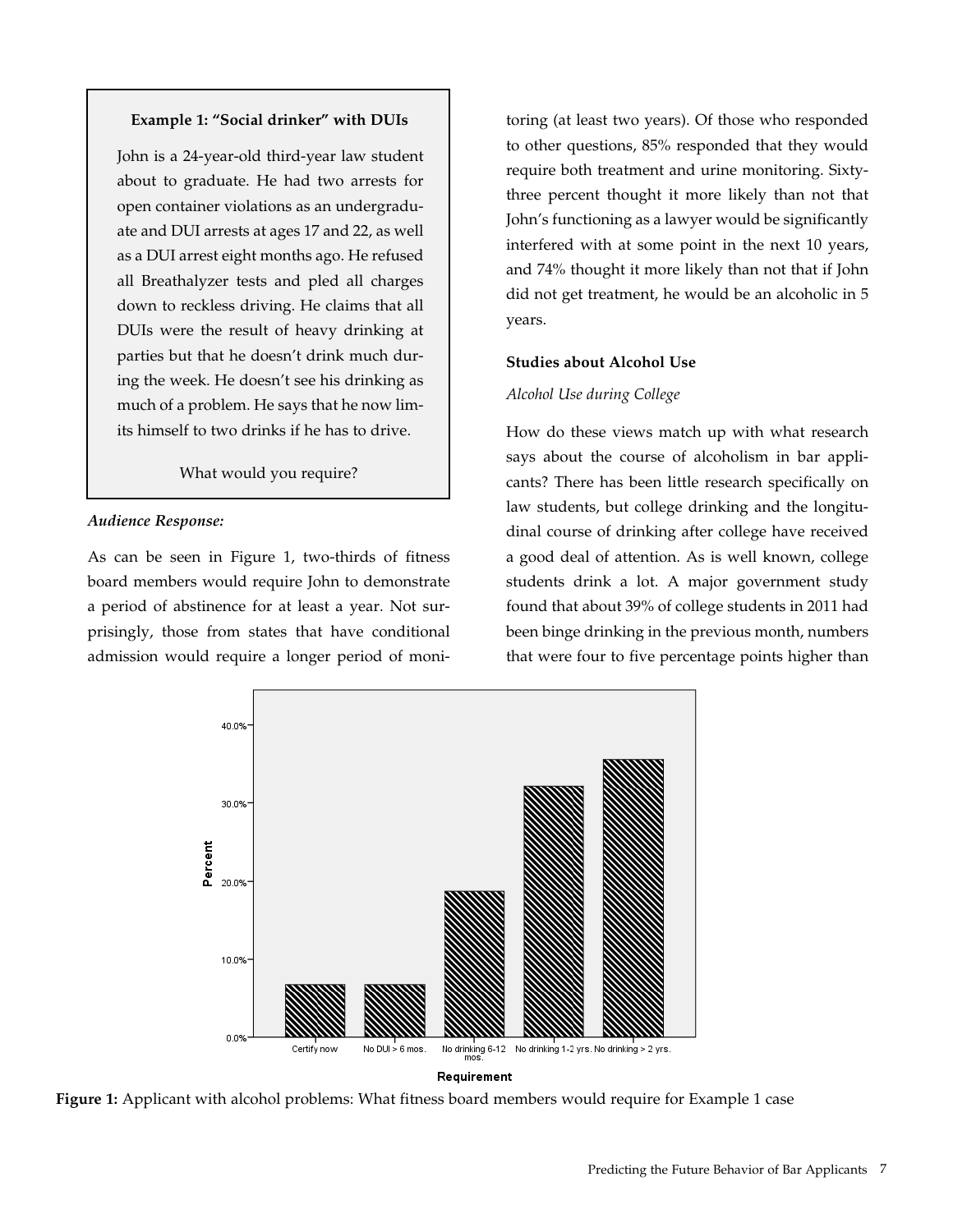for young people not enrolled in college. This level of drinking was slightly reduced (by about 5%) from rates in 2002. Sixty-one percent drank some, and 13% were heavy drinkers. In addition, 21% of 16–20–yearolds reported that they had driven in the past year while under the influence of alcohol or illicit drugs.<sup>1</sup>

#### *Alcohol Use after College*

The good news is that much of this drinking tapers off after college. The rates of alcohol dependence for those age 25–29 are about half of the rates for those age  $18-20<sup>2</sup>$  and rates of alcohol dependence continue to fall into middle age.

Who continues to drink? For those followed from age 21 to age 31, the strongest predictor of drinking at age 31 (accounting for 75% of the predictive power) was the amount of alcohol consumption 10 years earlier.<sup>3</sup> Also clear from longitudinal studies is that for many drinkers, the amount of drinking varies considerably over time. Over half of alcohol abusers eventually have a period of no serious impairment for at least one year, and for those who have such a period of sustained recovery, the majority have done so with the help of treatment, either through Alcoholics Anonymous or with a mental health treatment provider.<sup>4</sup>

However, even those with a year of sobriety remain at risk for relapse. George Vaillant, Professor of Psychiatry at Harvard Medical School, has conducted the longest follow-up study (60 years) involving alcohol consumption and found that "return to controlled drinking rarely persisted for much more than a decade without relapse or evolution into abstinence."<sup>5</sup> Most studies do not have extended follow-up for more than a year or two, and Vaillant's work suggests that a return to controlled drinking, as reported in short-term studies, is often a mirage.

#### **Exploring Predictors**

There has been considerable research into the question of what predicts the course of alcoholism, and the bottom line is that there are no simple answers. The best models utilize numerous variables, such as negative life events, motivation for change, coping resources, craving experiences, mood status, participation in treatment, amount of drinking at the study's outset, level, sex, age, moral beliefs, and fear of loss of control (fear of becoming rude or obnoxious, becoming alcoholic, or getting into trouble).<sup>6</sup> All of these variables have some predictive value (interestingly, participation in and duration of treatment appear more significant than the type of treatment chosen), but with so many variables and so many different paths to sobriety, the models are complex. While some models achieve statistical significance in determining differences between groups of heavy drinkers who differ on the variables listed above, the models have very limited power in terms of explaining individual outcomes.

#### *The Difficulty with Attempting Individual Predictions*

The statistics I've discussed are group statistics. With what confidence can we measure variables in one person and make an accurate prediction? What we would like is a model where we could enter a variety of measurements about an applicant and obtain an accurate prediction of how likely he or she is to be a heavy drinker several years later. The state of the art is such that no accurate predictive model for an individual currently exists. Lack of treatment and lack of ability to reduce drinking certainly indicate significant risk in the short term, and for someone with alcohol dependence, return to controlled drinking is likely not to work in the long term, but even those predictive statements come with considerable uncertainty.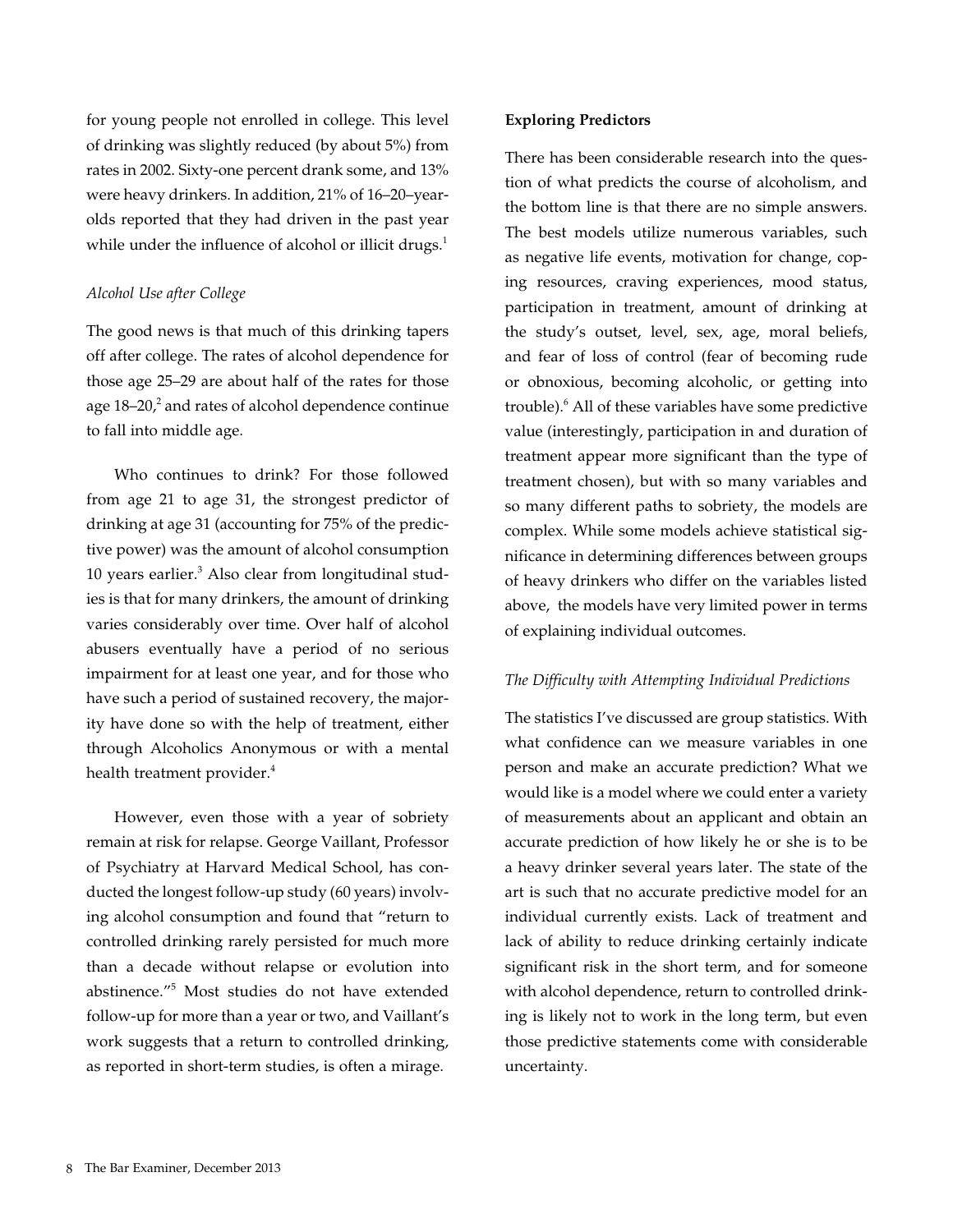## *Findings of the Levin et al. Study Testing Bar Discipline Predictability*

The hypothesis that variables measured at the time of application to take the bar can predict later bar discipline was tested in a recent study by Levin et al.<sup>7</sup> Using data collected from a large sample of applicants to take the bar examination, they compared those attorneys who subsequently (up to 20 years later) received bar discipline with those who did not.

They found that rates of substance abuse at the time of application were higher among disciplined lawyers than among never-disciplined lawyers (1.38% vs. .92%), but utilizing variables measured at time of application, including substance abuse, did *not* predict with much accuracy who would be disciplined. When combined with other factors, substance abuse did not even stand out as a significant predictor of later discipline.

This difficulty in finding accurate predictors was not limited to alcohol problems in the Levin et al. study. While they found that a number of factors doubled the risk of later discipline (including male sex, graduation from a lower-ranked law school, criminal conviction, driver's license suspension, and psychological disorder), these variables, even in combination, did not provide a predictive model of much accuracy. The authors attribute much of the difficulty in predicting to the low base rate of discipline. The base rate in this context is the percentage of all attorneys who received bar discipline—2.5% in their sample. Of course, bar discipline is an imperfect measure of problematic conduct; the actual rate of problematic behavior is no doubt considerably higher but not as easy to measure.

## *Why Low Base Rates of Discipline Complicate Predictions*

Low base rates of an outcome create particular difficulties in making accurate predictions. If the risk

of an adverse outcome is low, say 2.5%, then if a particular characteristic, say heavy drinking, *quadruples* the risk, it means that only 10% of the heavy drinkers would go on to have the adverse outcome. For a fitness board to deny certification to everyone with a 10% risk would mean that 90% of the people denied (the false positives) would not be expected to have later problems. Put another way, if a fitness board denied certification to 100 people who had such a risk factor, it would prevent 10 people from practicing law who would be expected to get into trouble (the true positives), but it would also deny the other 90 people who would not otherwise have problems (the false positives). The difficulty is in telling if a person is a true positive or a false positive, and group statistics don't help one to do that. For a base rate outcome of 2.5%, in order to say that a person is more likely than not to have problems later, it is mathematically required that a person with that characteristic be more than 20 times (50%  $\div$  2.5%) as likely to have the adverse outcome than someone without that characteristic. The Levin et al. study and a similar study of physician discipline<sup>8</sup> found variables that at most doubled the risk of later professional discipline.

#### **Relating Audience Responses to the Data**

How do the audience responses to the example of John with his three DUIs fit with these findings? The majority's requirement for a period of at least a year of mandated sobriety is likely to weed out those who simply cannot stop drinking, and it may constitute a type of treatment intervention, which lowers risk. The data suggest that a year of sobriety by itself has very limited value in predicting the future course, as alcoholism is a relapsing illness and it is very difficult to predict who will relapse. The pessimism exhibited by the 63% of bar fitness board members who thought that John's functioning as a lawyer would more likely than not be seriously impaired in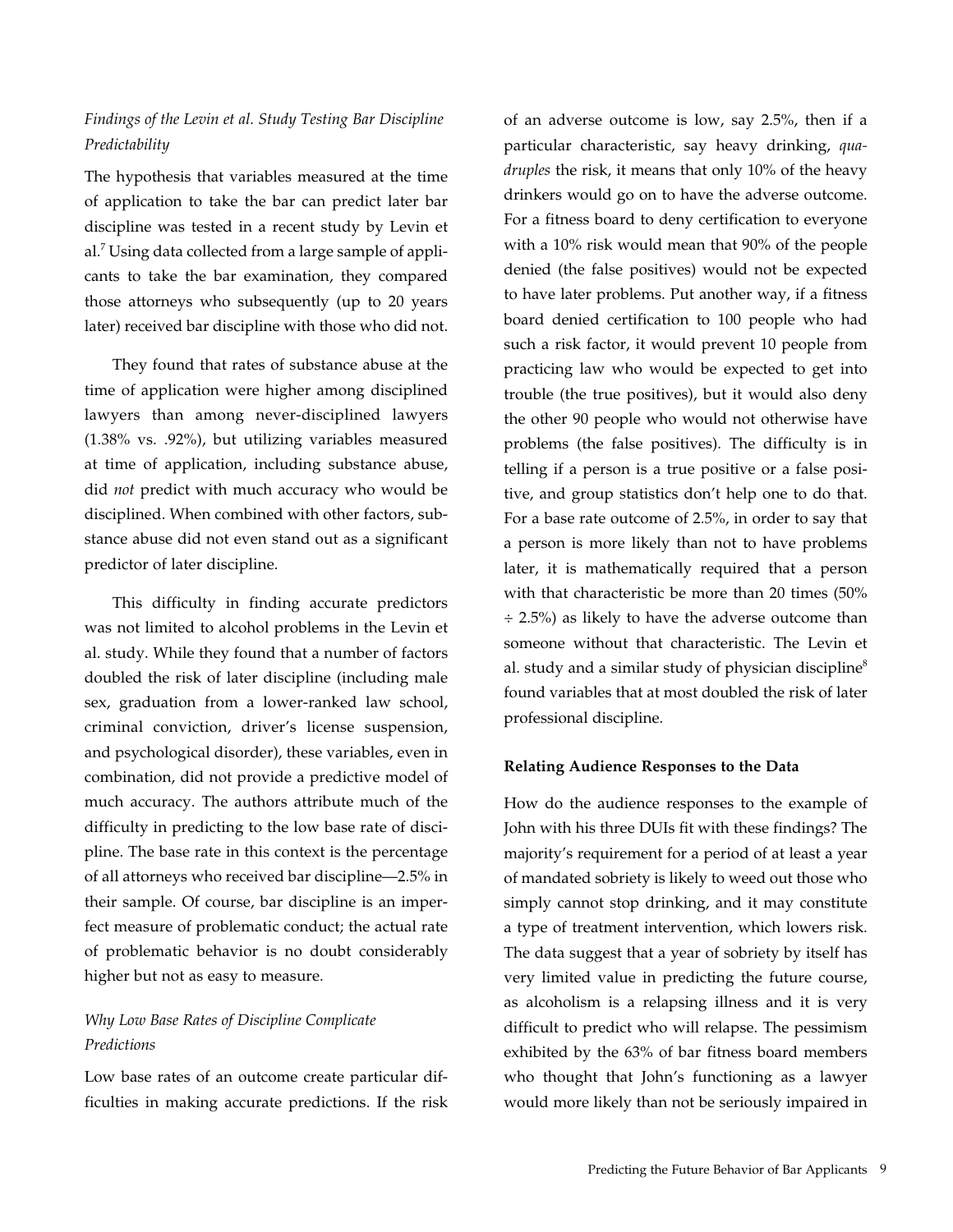the next 10 years does not appear to be warranted by the available data, although the data are not conclusive on this point given that while we know the base rate for formal attorney discipline, we do not know the base rate for impaired functioning by alcohol.

## **DEPRESSION**

Depression is probably the most common serious mental health issue in the population. Members of the audience were asked to respond to the following example:

#### **Example 2: Past suicide attempts**

Clare is a 26-year-old applicant with a history of three psychiatric admissions following suicide attempts between the ages of 15 and 24. She is not currently in treatment because, she says, she "grew up." She had an independent medical examination, which found that she has never been psychotic, has little insight into her condition, has moderate depressive symptoms, but has functioned reasonably well in her job as a paralegal for the past year.

What would you require?

#### *Audience Response:*

As can be seen in Figure 2, there is a U-shaped curve, with a significant proportion of fitness board members prepared to certify now or after a relatively short period, possibly because the example implies that Clare is functioning well presently and that her last admission was two years ago. Fitness board members from states that have conditional admission were more likely to monitor the example applicant and to do so for a longer period. However, when the audience was shown a follow-up question asking what they would do if Clare made a further suicide attempt three months later, 44% said that



**Figure 2:** Applicant with depression: What fitness board members would require for Example 2 case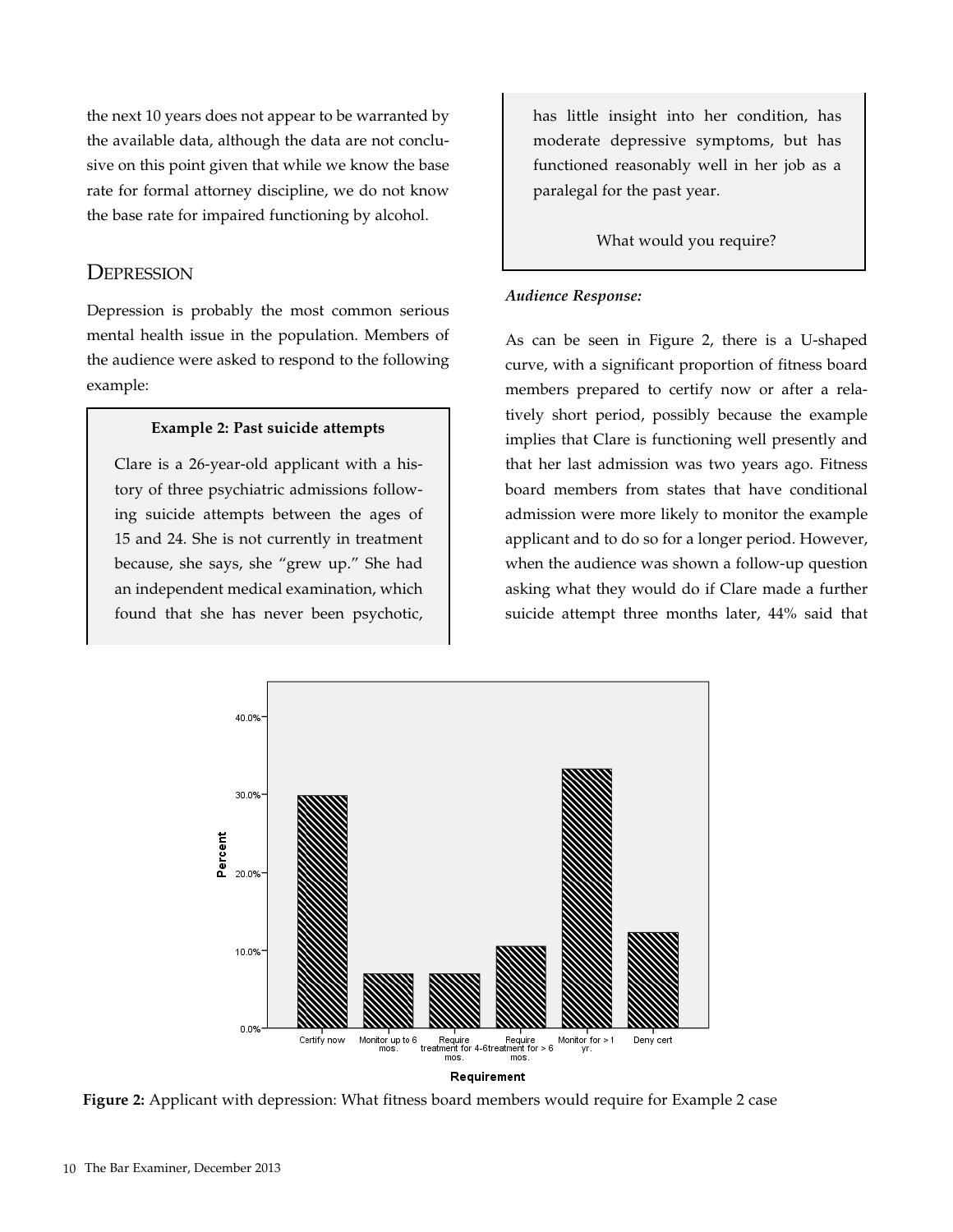they would monitor her for more than a year, and 38% said that they would deny certification.

#### **Studies about Depression**

Depressive episodes are quite common in young adulthood—studies find a 26%–51% cumulative incidence of a Major Depressive Episode (i.e., a serious episode of depression) by age 30. A recent study found that 24% of 18–24–year-olds reported having a first episode of major depression and 43% had a recurrent episode by age 30.<sup>9</sup> Impairments, including vocational impairments, vary widely across the patients. A 1990 study found that of 28 professions, attorneys are the most likely to suffer from depression, at a rate 3.6 times the average of the adult population.10 Treatment is a good prognostic indicator for depression, as there are a variety of treatments that have been shown to have considerable efficacy.

Major Depressive Disorder encompasses a wide range of severity and impairments and is, for many, an intermittent condition, with periods of fairly normal mood followed by periods of lowered mood. While it is difficult to make an accurate prediction of the course of depression for an individual, it is even more difficult to predict which applicants will suffer sufficient impairment from their periods of depression to warrant withholding fitness certification. For those patients who are not psychotic, an assessment of vocational impairment needs to be made for that individual, as it cannot reasonably be extrapolated from the presence or severity of particular symptoms. Even suicidality, while clearly worrisome from a clinical perspective, does not correlate well with vocational impairment.

#### **Relating Audience Responses to the Data**

In the example, Clare has no history of psychotic depression, and the most worrisome aspect is her apparent denial of the seriousness of her condition as evidenced by her sense that she needs no treatment despite having moderate depressive symptoms. Despite those symptoms, however, she is functioning well at work. Given that picture, it is fairly likely that she will have a future recurrence of serious depression, but it remains unclear how much even such a worsening would affect her vocational functioning.

## Bipolar Disorder

Bipolar disorder, while considerably less common than alcohol abuse or depression (affecting slightly less than 2% of the population), poses a challenge for several reasons, including that the untreated course can have long periods of normal mood and normal functioning separated by briefer periods of very serious impairment. Members of the audience were asked to respond to the following example:

## **Example 3: Sporadic treatment for bipolar disorder**

Anna is a 26-year-old third-year law student. She was first diagnosed with bipolar disorder at age 18 and has had two psychiatric admissions for manic episodes during which she was psychotic. She responded well to medication in the hospitals, but within three months of each discharge, she stopped treatment because she was "feeling so good." In anticipation of applying for the bar exam, however, she went into treatment and is now on medication. Her psychiatrist says that she is currently compliant with treatment and is doing well.

#### What would you require?

#### *Audience Response:*

As can be seen in Figure 3, fitness board members saw the applicant in Example 3 to be more problematic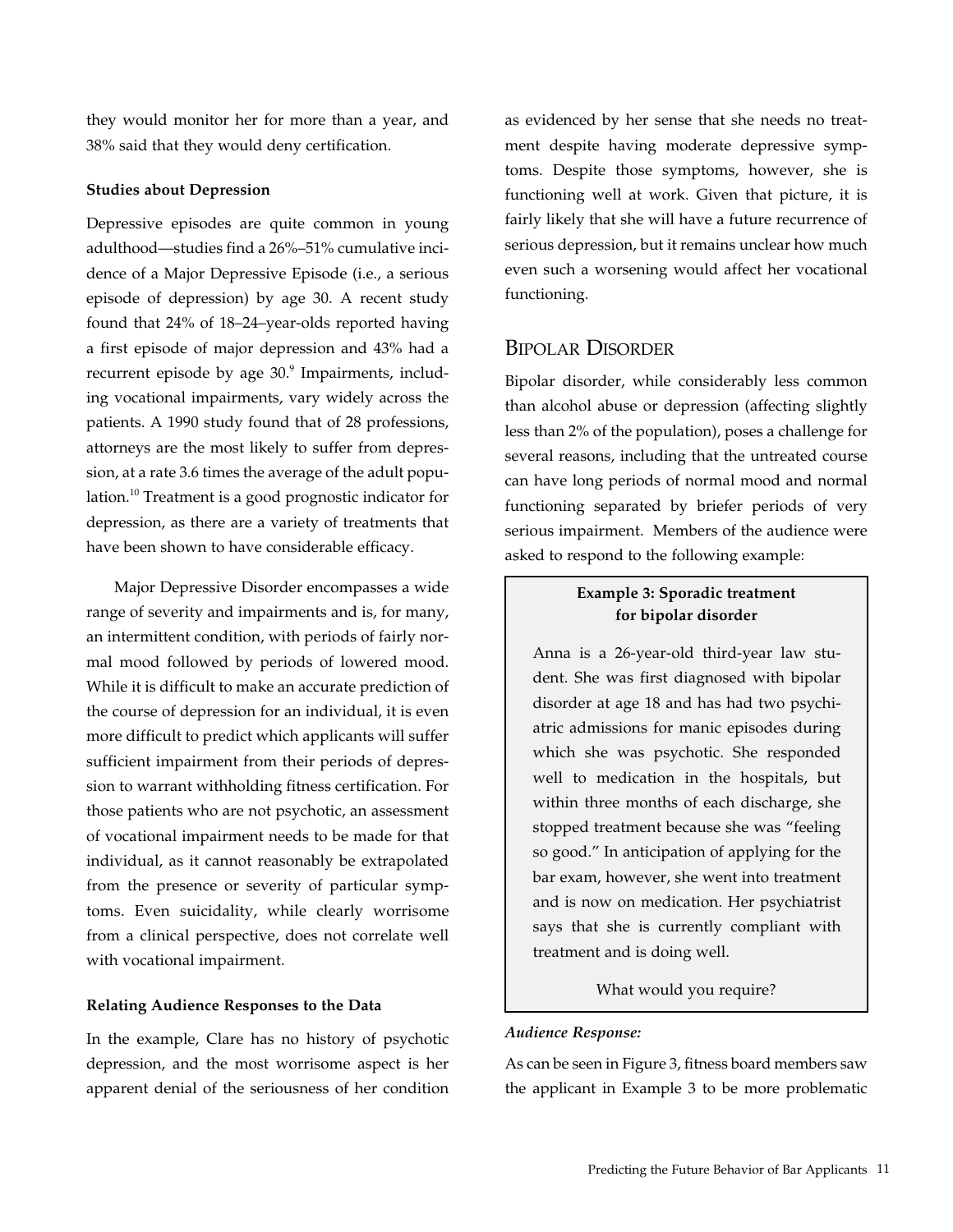

**Figure 3:** Applicant with bipolar disorder: What fitness board members would require for Example 3 case

than the previous two examples, likely because of the history of psychosis, which is directly relevant to work impairment. Sixteen percent of fitness board members thought that Anna should be denied certification, and none of the members from conditional admission states were comfortable with less than a year's monitoring.

#### **An Overview of Bipolar Disorder**

The natural course of Bipolar I Disorder, a mood disorder with manic episodes and depressive episodes, is characterized by recurrent mood swings. In a manic episode, a person's judgment is typically seriously impaired, so that in such a condition, an attorney is likely to be seriously vocationally impaired. Manic episodes, without treatment, tend to recur on average about every five years, so a history of such episodes is of concern to a fitness board.<sup>11</sup>

Medications are quite effective in Bipolar I Disorder, so a clear history of medication compliance lowers the risk of future manic episodes dramatically. The problem is that many patients enjoy the hypomanic episodes that are often part of the disorder: they enjoy the high energy and heightened mood that accompany these episodes and, as a result, may resist taking medication. In evaluating such applicants, insight into their condition and medication compliance are key factors in assessing prognosis.

#### *Bipolar I versus Bipolar II Diagnosis*

Many patients and others do not understand the difference between Bipolar I and Bipolar II Disorders ("Oh, he's bipolar," meaning he's emotionally labile, has entered the lexicon of the young), but it is important to understand the distinction, because over the past decade there has been a large increase in the frequency with which adolescents have been given a diagnosis of Bipolar II Disorder. In the fourth edition of the *Diagnostic and Statistical Manual of Mental Disorders* (known as the *DSM-IV*), a diagnosis of Bipolar I Disorder requires having had at least one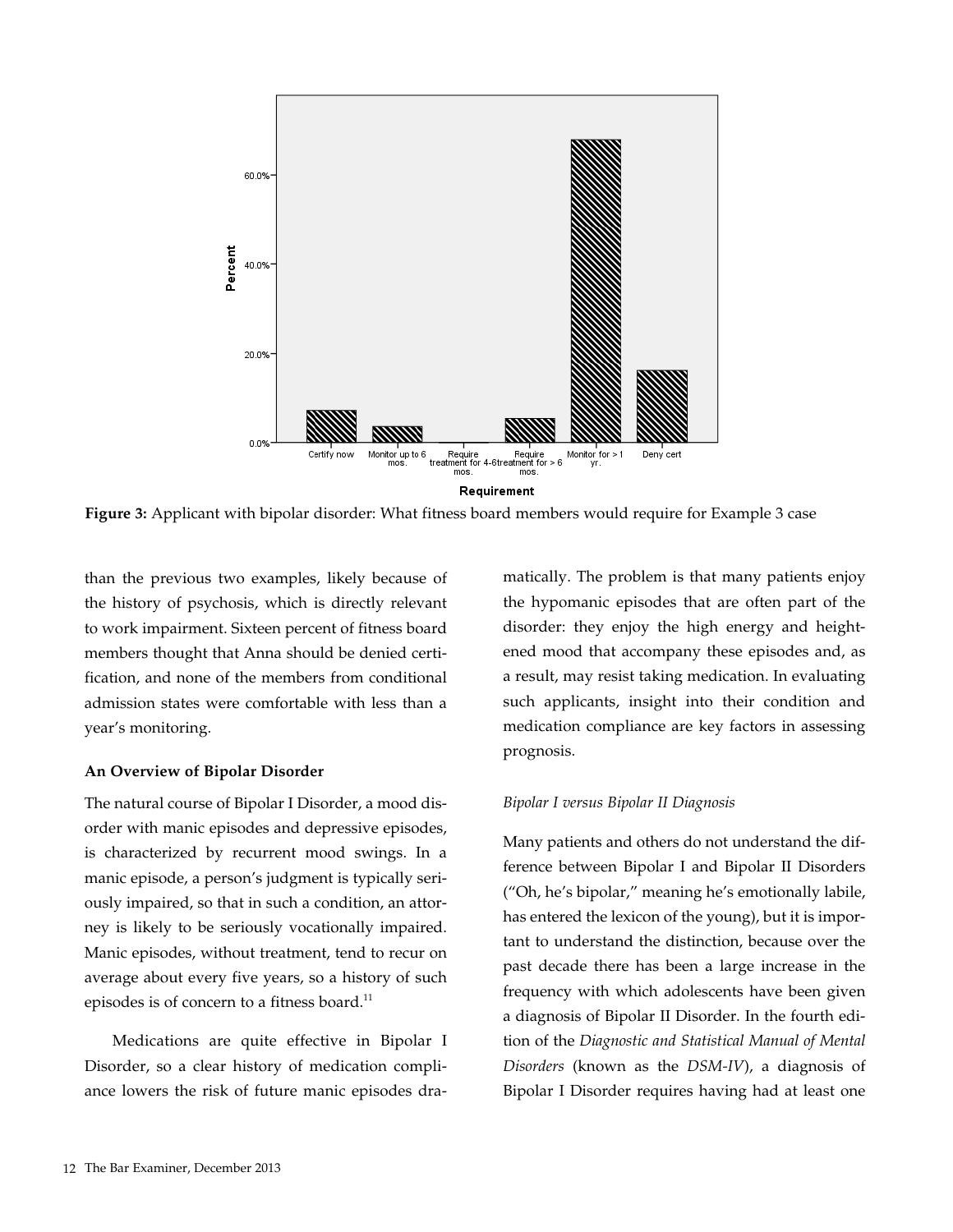full-blown manic episode. A diagnosis of Bipolar II Disorder implies that there has been no manic episode that meets *DSM* criteria but that the patient has experienced a hypomanic episode—it's a more minor form of the disorder.<sup>12</sup> This distinction has been carried over into the new, fifth edition of the *DSM* (*DSM-5*), published in 2013.13

## *Controversy about Bipolar II Disorder Diagnosis in Adolescents*

The use of Bipolar II Disorder diagnosis in adolescents is controversial, the question being whether irritability and emotional lability without clear mania should be construed as a hypomanic episode. A fairly large number of adolescents have received a diagnosis of Bipolar II Disorder on the grounds of episodes of irritability, and the treating clinician often then prescribes a mood-stabilizing medication. Because of this, a fairly large number of young people who have never had a clear manic episode and have never been hospitalized have been given this diagnosis at some point.

Such patients have a very different prognosis from those who qualify for a Bipolar I Disorder diagnosis. A Bipolar II Disorder diagnosis made in adolescence without recurrence of hypomanic symptoms in young adulthood raises a serious question as to whether the young person is likely to have symptoms of Bipolar II Disorder as an adult.

The *DSM-5* attempts to address this controversy in two ways. The first limits making a diagnosis of Bipolar II Disorder in adolescents by tightening the criteria in cases where the main symptom of the hypomanic episode is irritability rather than manic euphoria. The second is by providing a new, alternative diagnosis, Disruptive Mood Dysregulation Disorder, that can only be initially given in adolescence and may apply to some of these patients.<sup>14</sup>

It remains to be seen how much these diagnostic changes will reduce the frequency of clinicians making a diagnosis of Bipolar II Disorder in young people.

## **Relating Audience Responses to What Is Known about Bipolar Disorder**

In the example case, there are good grounds to be concerned about Anna's future course. Her condition is one that, if untreated, will very likely recur; and psychotic, manic symptoms, with their attendant poor judgment, are likely to affect the practice of law. The risk of relapse is best predicted by her treatment compliance, and so her past history of stopping treatment is worrisome.

Not clear from the example is the course of her manic symptoms. In some patients, symptoms come on relatively slowly, and others, such as family members, may be able to persuade the patient to enter treatment at that time. If that were the case, then the risk of her doing harm as an attorney would be mitigated. For other patients, however, manic symptoms come on rapidly, and the patients enjoy the onset of manic symptoms and so resist treatment. Therefore, a history of symptom onset would be important to address in an independent medical examination, in addition to obtaining an assessment of the patient's level of insight and her motivation for continuing treatment.

## Individual Behavior Is Hard to PREDICT

How surprised should we be that it's difficult to predict how mental health conditions will develop in an individual? The answer is "not very." Longitudinal studies across a wide array of behavioral domains suggest a low ability to predict. Studies of suicide, dangerousness, and criminal behavior all have the same themes in common: one can find risk factors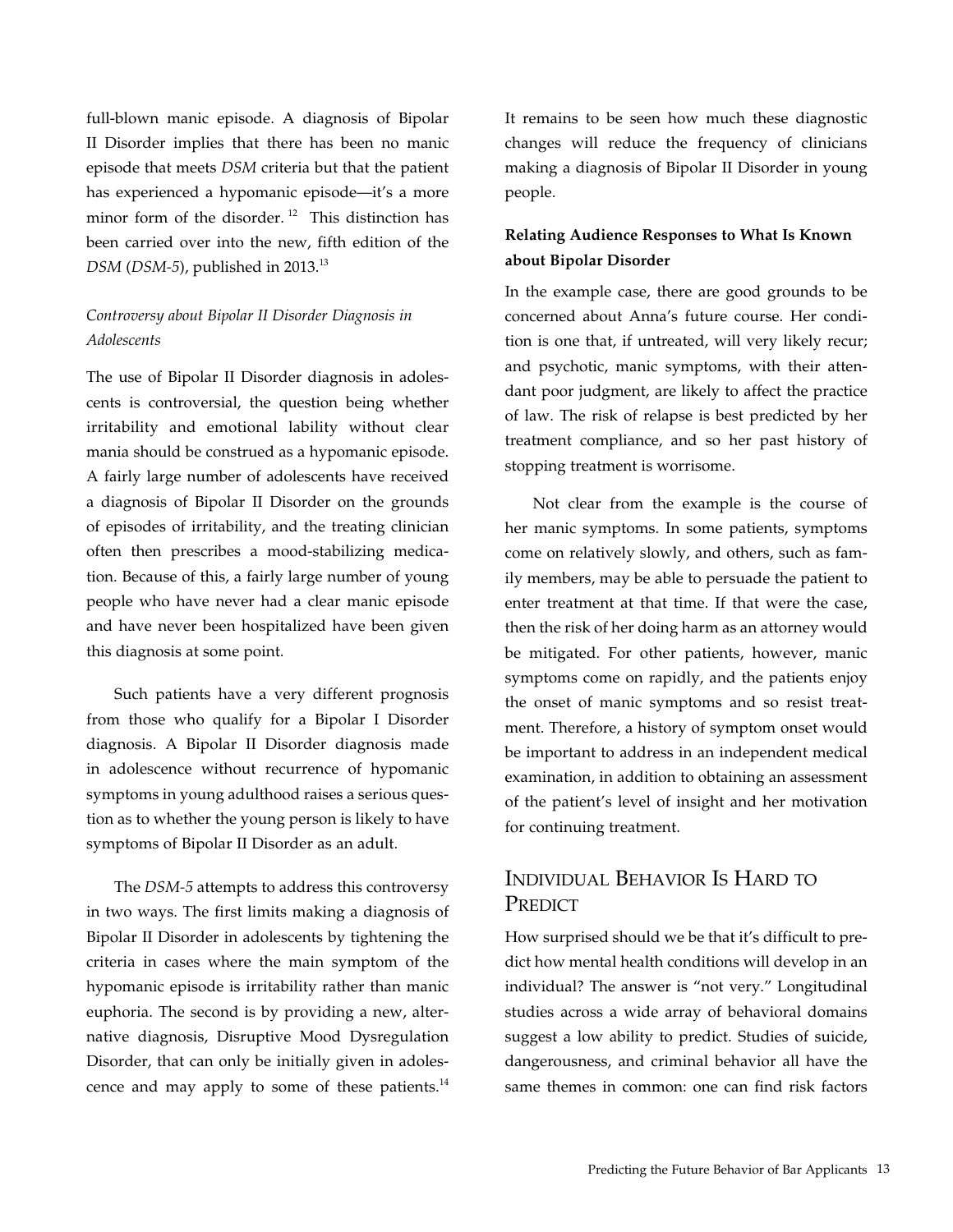that increase the probability that an individual will suffer a bad outcome, but these risk factors have limited success when applied to an individual. The Levin et al. study<sup>15</sup> provides support for a conclusion that accurately predicting formal bar discipline in an individual case can't be done.

Why is individual behavior so difficult to predict? For many conditions, the predictive causal chain has many steps, and each step has room for error. The chain includes

- applicants with the conditions discussed, alcoholism and mood disorders, are heterogeneous groups with widely varying symptoms and symptom severity, so their courses will be varied;
- • multiple variables affect outcomes, and we're not sure which have the most predictive power;
- accurate and reliable measurement of relevant variables is difficult;
- • extended length of time (years) until outcome means that many unanticipated events will intervene; and
- an adverse mental health outcome may not imply vocational impairment.

Remember that group statistics that imply connections between risk factors and adverse outcomes are statements about groups. It is much harder to apply such statistics to an individual.

## Beware of Cognitive Biases in Making Decisions

How people make decisions has become a subject of academic study. While a full discussion of this topic is beyond the scope of this article, a few comments

may be in order. Given that hard data and good predictors are often missing in the judgments fitness boards need to make, the role of intuitive judgment is considerable. It is important, therefore, to be aware of cognitive biases that may affect intuitive judgments. Through many intriguing social science experiments, research has discovered that our intuitive judgments are less reasonable than we usually recognize.16 The most robust findings include the following:

- *• People tend to be risk averse.* Given an applicant who poses some risk of future misbehavior, risk aversion tends to lead people to overweight the possible risk.
- *• People have a tendency to avoid considering base rates and to see rare events as more common than they actually are.* One effect of this tendency is to increase risk aversion, because the risk of an unlikely outcome seems greater than it actually is.
- *People tend to judge cases using impression matching.* If people do not have wide experience with a situation, they tend to match to a known similar case. For example, if people have a friend, family member, or personal experience with a problem, they will tend to see the new case as being similar to the one in their experience. Their own experience tends to anchor their understanding. They tend not to recognize that their own experience with an issue is not necessarily typical and so undervalue the often important distinctions between their experience and the present case.
- *• People tend to see conditions as persistent, rather than regressing toward the mean.*  Alcohol abuse and depression, for example,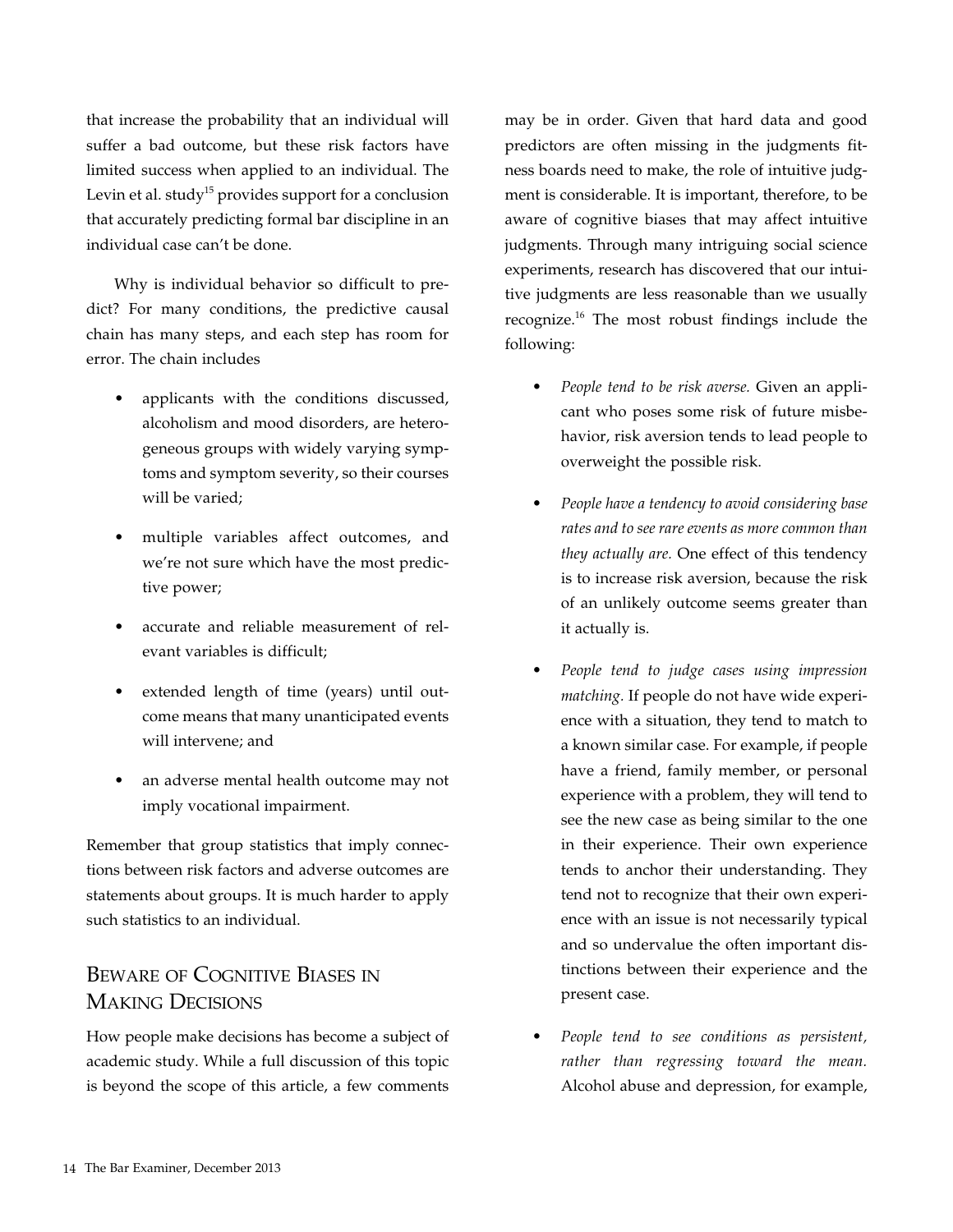tend to be waxing and waning conditions. Applicants come before the fitness board when they have had a recent exacerbation—when they're at their worst—and it's easy to forget that the natural course when things are at their worst is for things to get better, to tend toward the mean. Regression toward the mean is not an intuitive notion.

Consider a group of golfers who all average shooting the same score. On the first day of a tournament, Golfer Good-Day shoots eight shots better than his average, and Golfer Bad-Day shoots eight shots worse. Most people think the most likely scenario is that on the second day of the tournament, they will do about as well as on the first day. In reality, the most likely outcome is that on the second day, Golfer Good-Day will do worse than he did on day one, and Golfer Bad-Day will do better: their scores will regress toward the mean.

Daniel Kahneman, a highly regarded figure in studying such biases, has proposed that one can correct one's intuitive judgments of predicting events by selecting a midpoint between one's intuitive judgment and the base rate. $^{17}$  So, for example, if your impression is that there is a 50% chance an applicant will get into trouble with the bar, and the base rate for bar discipline is 2.5%, a point halfway between, 26%, is likely to be a considerably more accurate judgment of actual risk than your intuitive judgment. If there are other factors that are known to affect the outcome, one can adjust by moving somewhat off the midpoint in making an assessment.

*People are overly confident in their judgments.* They tend to underestimate how much their cognitive biases interfere with their judgments.

These biases have been studied primarily in individuals. Fitness boards operate as groups, and other factors affect group decision making. Group factors vary considerably among groups depending on how the group is structured and the particular relationships between individual members. The anchoring effect is typically strong in groups: the first opinion expressed about a candidate in a group discussion tends to set an anchor point for the group's view. Groups also tend to strive for consensus, which may have the effect of limiting dissent, so it is important for groups to actively encourage disparate views. On the upside, because group members have different perspectives, biases stemming from individual impression matching or limited experience with a particular type of applicant tend to get cancelled out.

## **CONCLUSION**

The vast majority of attorneys practice ethically and competently, and predicting which bar applicants will not do well remains a challenge. The very low rate of actual denials suggests that fitness boards understand that it is very difficult to make a strong enough prediction to justify denying certification.

In cases involving fairly severe alcohol and mental health problems, boards typically give applicants a chance to demonstrate that they can function without significant impairment while being monitored, either through requiring a period of up to a year of unimpaired functioning before taking the bar examination or through conditional admission. Most applicants are able to rise to this challenge. Such